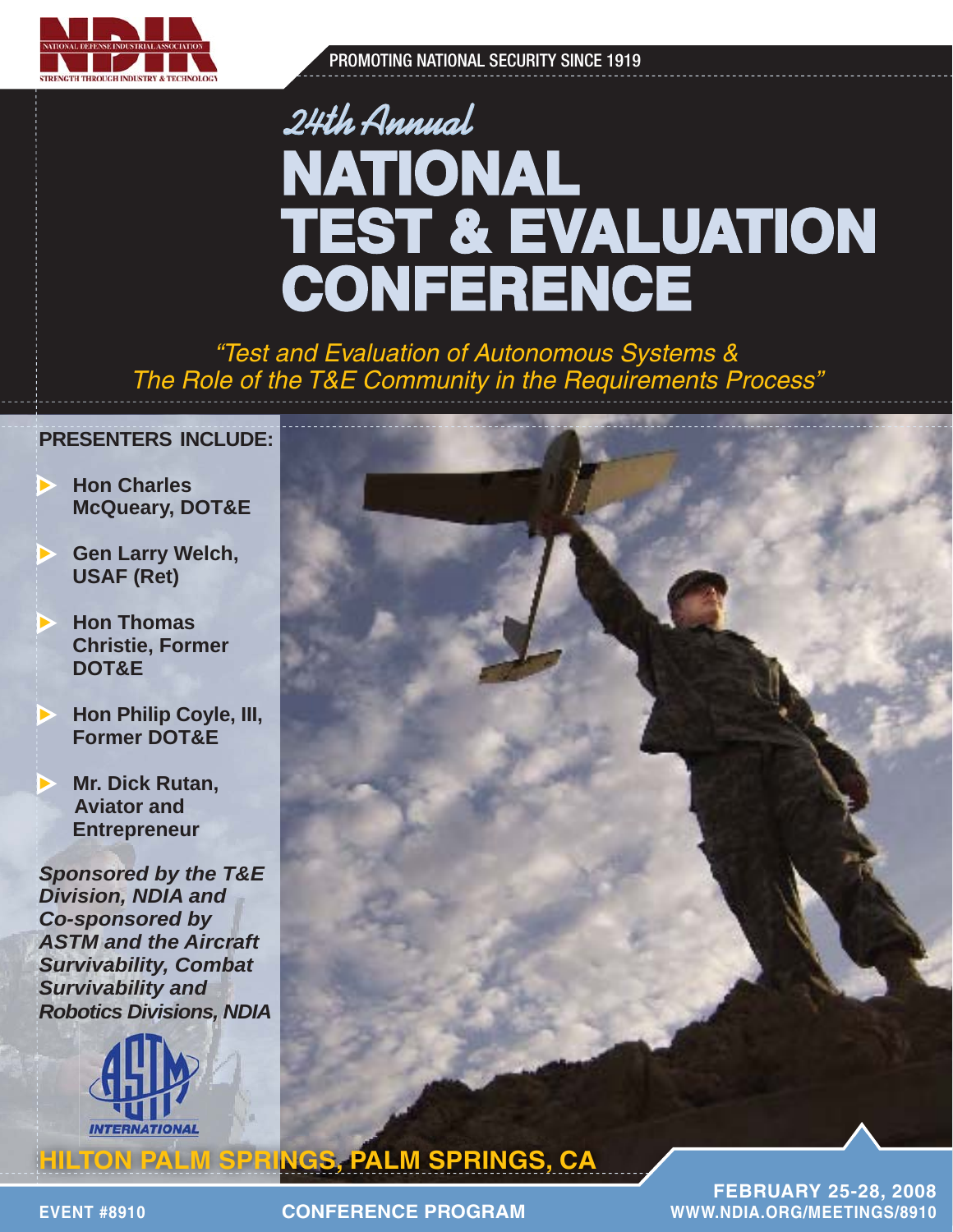

## **MONDAY, FEBRUARY 25, 2008**

9:00AM – 5:00PM Conference Registration **– Horizon Foyer**

#### *TUTORIAL SESSIONS UTORIAL*

 $▶$  **Plaza AB**  $\rightarrow$  Plaza CD

|        | <b>SESSION A</b>                                                                                                                                                                                         | <b>SESSION B</b>                                                                              |
|--------|----------------------------------------------------------------------------------------------------------------------------------------------------------------------------------------------------------|-----------------------------------------------------------------------------------------------|
| 1:30PM | 1) "Combinatorial Testing: Required<br>Knowledge in a World Where Traversing<br>Every Possible Path is Impossible," Dr. Mark<br>Kiemele, President and Cofounder, Air<br><b>Academy Associates</b>       | 2) "Survivability of Unmanned Systems," Dr. Albert<br>Moussa, President, BlazeTech, Inc.      |
| 3:00PM | Afternoon Break                                                                                                                                                                                          | Afternoon Break                                                                               |
| 3:15PM | 1 Cont.) "Combinatorial Testing: Required<br>Knowledge in a World Where Traversing<br>Every Possible Path is Impossible," Dr. Mark<br>Kiemele, President and Cofounder, Air<br><b>Academy Associates</b> | 3) "System Evaluation of UAVs," Dr. Juan A. Vitali,<br>Chief, T&E, Joint PEO Chem Bio Defense |

*Tutorial Sessions are provided free of charge to all those registering for the conference. Your attendance at these valuable tutorials is encouraged.* 

5:00PM – 6:00PM Evening Reception / Display Area Open **– Horizon Ballroom**

6:00PM Display Area Closed for the Day / Conference Adjourned for the Day

## **TUESDAY, FEBRUARY 26, 2008**

| $7:00AM - 5:00PM$ | Conference Registration Open - Horizon Foyer                                                              |
|-------------------|-----------------------------------------------------------------------------------------------------------|
| $7:00AM - 8:00AM$ | Continental Breakfast in Display Area - Horizon Ballroom                                                  |
| <b>SESSION A</b>  | <b>Chair: Mr. James O'Bryon, Chairman, NDIA T&amp;E Division</b>                                          |
| 8:00AM            | Call to Order and Remarks - Plaza Ballroom, Mr. Sam Campagna, Director,<br><b>Operations, NDIA</b>        |
| 8:05AM            | Tribute to our Nation and Fighting Forces, National Anthem                                                |
| 8:10AM            | Welcome and Conference Introductory Remarks, Mr. James O'Bryon, Chairman,<br><b>NDIA T&amp;E Division</b> |
|                   |                                                                                                           |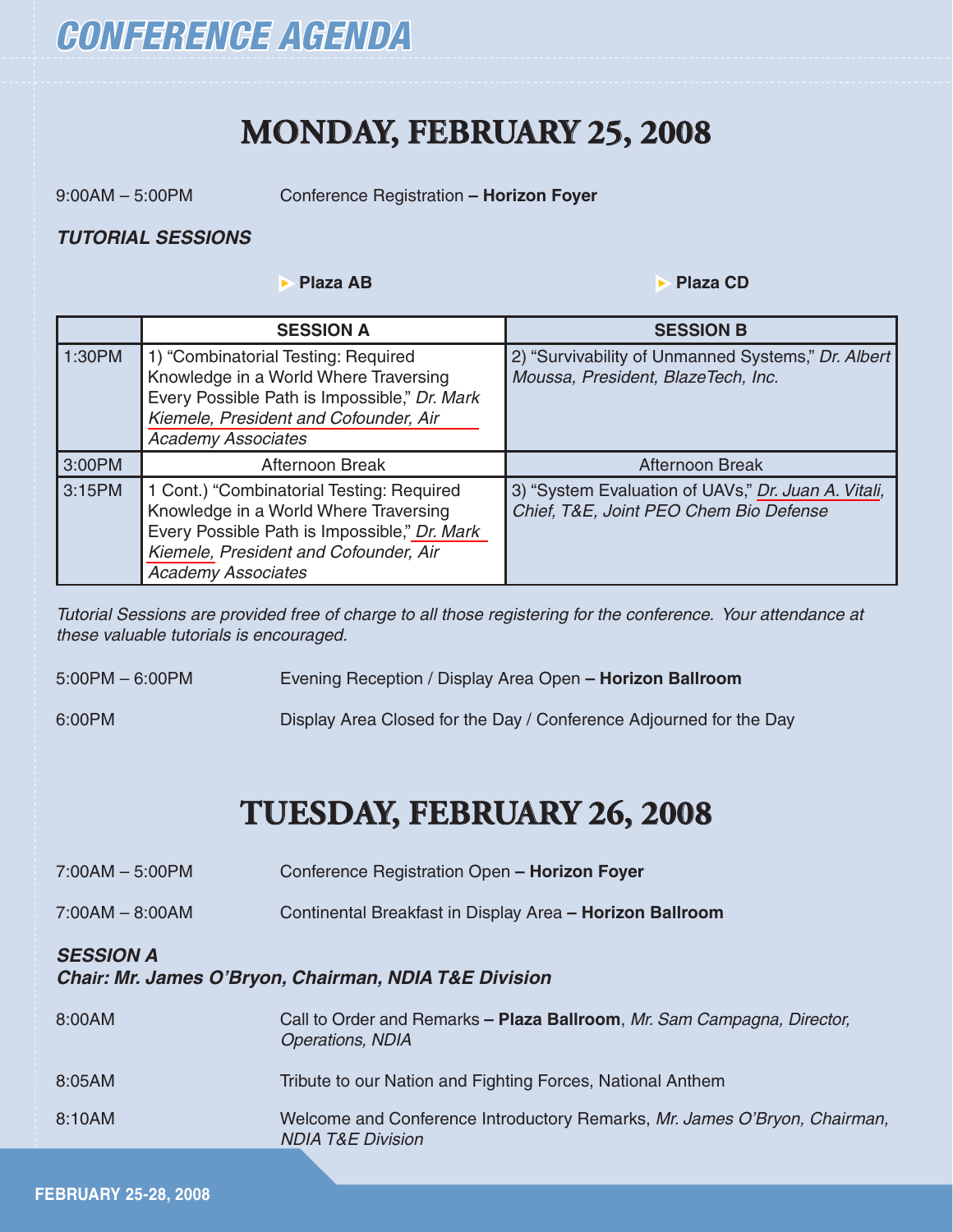## **CONFERENCE KICKOFF CAUCUS**

| 8:15AM             | Unmanned Systems: What's New, What's Not?<br>Chair: VADM Joseph Dyer, USN (Ret), Executive Vice President & General<br>Manager, iRobot Corporation                                                                                                                                                                                                                                                                                                                                        |  |  |
|--------------------|-------------------------------------------------------------------------------------------------------------------------------------------------------------------------------------------------------------------------------------------------------------------------------------------------------------------------------------------------------------------------------------------------------------------------------------------------------------------------------------------|--|--|
|                    | Mr. Gene Fraser, Vice President, Northrop Grumman Unmanned Systems<br>▶<br>Mr. Michael Gaulke, Chairman and CEO, Exponent Corporation<br>RADM Timothy Heely, USN, PEO Unmanned Systems, NAVAIR<br>Mr. Allen Nease, Chief, Robotics, Tyndall AFB<br>×                                                                                                                                                                                                                                      |  |  |
| 9:15AM             | Government Keynote Address: Hon Charles E. McQueary, Director OT&E, OSD                                                                                                                                                                                                                                                                                                                                                                                                                   |  |  |
| 9:45AM             | Military Perspectives Keynote Address: General Larry D. Welch, USAF (Ret),<br>President, IDA, Former Chief of Staff, USAF                                                                                                                                                                                                                                                                                                                                                                 |  |  |
| 10:15AM            | Morning Break & Networking in Display Area - Horizon Ballroom                                                                                                                                                                                                                                                                                                                                                                                                                             |  |  |
| <b>SESSION B</b>   | Chair: Dr. Juan A. Vitali, Chief, T&E, Joint PEO Chem Bio Defense                                                                                                                                                                                                                                                                                                                                                                                                                         |  |  |
| 10:45AM            | OTAs Roundtable: "Applying the T&E Requirements Process to<br>Unmanned / Autonomous Vehicles"                                                                                                                                                                                                                                                                                                                                                                                             |  |  |
|                    | Maj Gen Stephen T. Sargeant, USAF, Commander, Air Force Operational T&E<br>Command (AFOTEC)<br>RDML Stephen Voetsch, USN, Commander, Navy Operational T&E Force<br>(OPTEVFOR)<br>Col Michael S. Bohn, USMC, Commander, U.S. Marine Corps Operational T&E<br>$\blacktriangleright$ .<br><b>Activity (MCOTEA)</b><br>> Dr. James Streilein, Technical Director, Army T&E Command (ATEC)<br>Mr. Stephen Daly, Deputy Director, ODOT&E, OSD<br>▶                                              |  |  |
| $12:15PM - 1:15PM$ | Luncheon - Horizon Ballroom: "Motivating Young Americans to Pursue Robotics<br>Technology," Mr. Marco Ciavolino, President, Enktesis, LLC                                                                                                                                                                                                                                                                                                                                                 |  |  |
|                    | A Roomba will be given away to benefit students of TechBrick Robotics. TeckBrick<br>is a robotics club formed in 2003 for home schoolers in the Baltimore, MD area.<br>This year, TechBrick has four U.S. FIRST competition teams with a total of 30<br>students and 5 adult coaches. Over the past 4 years, TechBrick has helped train<br>more than 40 young engineers-to-be through the robotics program offered by<br>FIRST. To view more information, please visit www.techbrick.com. |  |  |
| <b>SESSION C</b>   | <b>Chair: Dr. Paul H. Deitz, Acting Director, HRED, ARL</b>                                                                                                                                                                                                                                                                                                                                                                                                                               |  |  |
| 1:30PM             | "Unique Range Challenges of UAV/RPV/UUV Test and Evaluation," RDML David<br>Dunaway, USN, Commander, Naval Air Warfare Center, Weapons Division, China<br>Lake, AIR 5.0 Assistant Commander for T&E                                                                                                                                                                                                                                                                                       |  |  |
| 1:55PM             | "Airspace Management Issues for UAVs, RPVs," Mr. Jeffrey "Goldy" Goldfinger,<br>ASTM Committee F38 Vice Chairman, L-3 Communications, Inc.                                                                                                                                                                                                                                                                                                                                                |  |  |
| 2:20PM             | Afternoon Break & Networking in Display Area<br>- Horizon Ballroom                                                                                                                                                                                                                                                                                                                                                                                                                        |  |  |

**PALM SPRINGS, CA**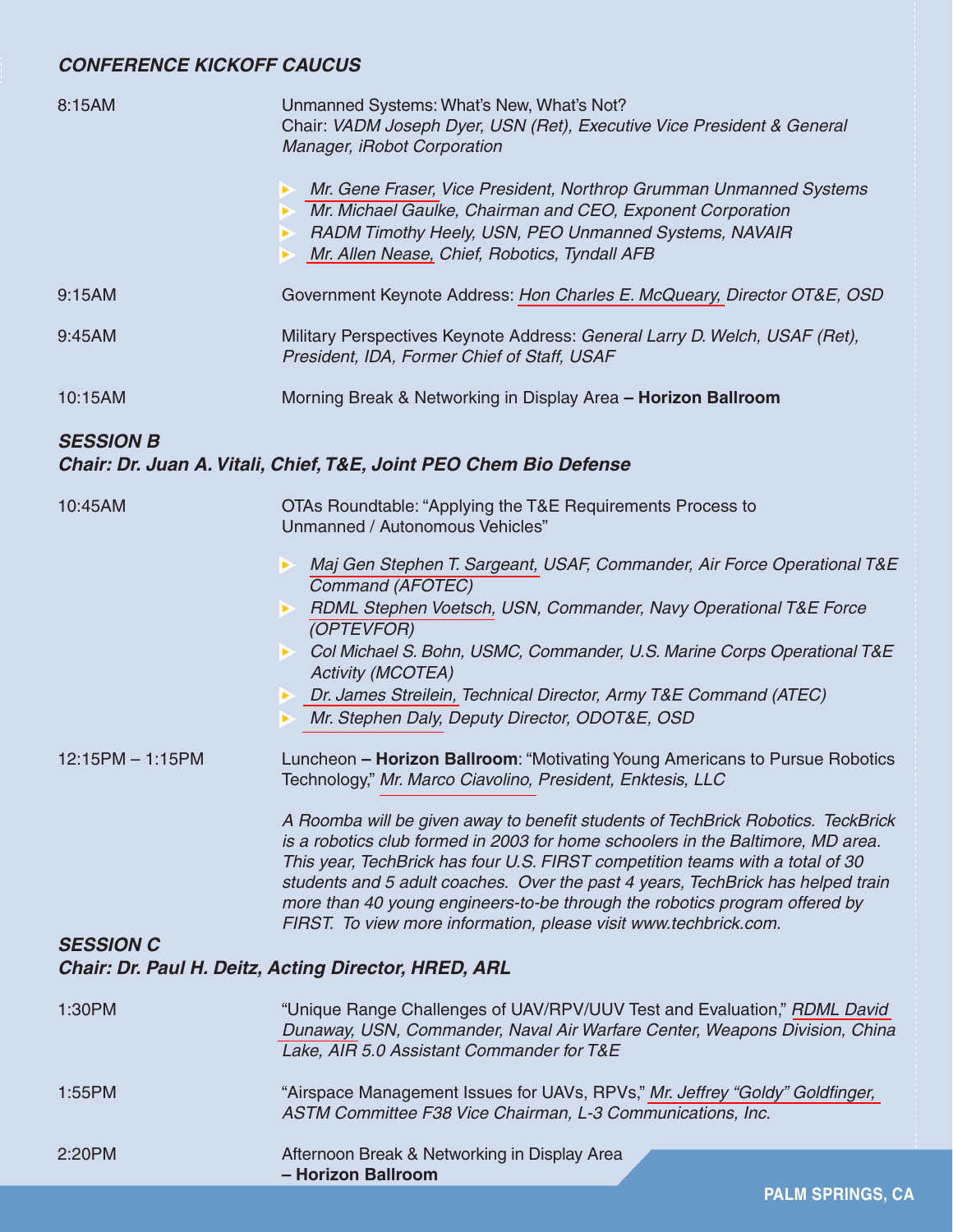### **CONCURRENT FOCUS SESSION D**

|        | <b>Plaza AB</b>                                                                                                                                                                                                | <b>Plaza CD</b>                                                                                                                                                                                                      | <b>Palm Canyon AB</b>                                                                                                                             |
|--------|----------------------------------------------------------------------------------------------------------------------------------------------------------------------------------------------------------------|----------------------------------------------------------------------------------------------------------------------------------------------------------------------------------------------------------------------|---------------------------------------------------------------------------------------------------------------------------------------------------|
|        | <b>D1) T&amp;E ROLE IN SYSTEM</b><br><b>REQUIREMENTS</b><br>Chair: Dr. Lowell Tonnessen,<br><b>IDA</b>                                                                                                         | <b>D2) T&amp;E POLICY ISSUES</b><br>Chair: Mr. Dick Dickson, Tybrin<br>Corporation                                                                                                                                   | <b>D3) OT&amp;E CHALLENGES</b><br>Chair: RADM "Bert" Johnston,<br>USN (Ret), Wyle Laboratories                                                    |
| 2:30PM | "How Early Involvement Can<br><b>Benefit the Requirements</b><br><b>Generation Process for UAV</b><br>Ground Checkout and<br>Maintenance," Mr. Steven<br>Madison, Northrop Grumman<br>Corporation              | "Application of MIL-HDBK-189<br><b>Reliability Growth Analysis</b><br>(RGA) on Mobile Gun System<br>(MGS) Product Verification Test<br>(PVT)," Dr. Dmitry Tananko,<br><b>General Dynamics Land</b><br><b>Systems</b> | "Operational Testing (OT) and<br>Unmanned Aerial Vehicles,"<br>Mr. Curt Cook, ODOT&E, OSD                                                         |
| 3:00PM | "Interoperability Testing in a<br>Net Centric Environment; The<br>Role of the Test Community in<br>Development and Assessment<br>of System-of-System<br>Requirements," Mr. Frank<br>Alvidrez, MTSI Corporation | "Innovative Acquisition<br>Methodologies in Support of Test<br>& Evaluation Objectives,"<br>Mr. Frank Parker, General<br><b>Services Administration</b>                                                              | "Test Pilot's Role in Flight Test<br>of Unmanned Vehicles,"<br>Mr. Roy Martin, Northrop<br><b>Grumman Corporation</b>                             |
| 3:30PM | "Automatic Generation of<br><b>Requirement Specifications</b><br>(Verification)," Mrs. Monika<br>Morgan, General Dynamics<br><b>Land Systems</b>                                                               | "Applicability of Evolutionary<br>Strategies for Acquisition of<br>Autonomous Systems," Dr. Ebru<br>Sarigol, STM AS, Turkey                                                                                          | "Testing in a Joint Environment<br>Measures Framework," Mr. Max<br>Lorenzo, JTEC                                                                  |
| 4:00PM | "Improving Requirements &<br><b>Testing Process for Rapidly</b><br><b>Fielded Unmanned Aircraft</b><br>System Program," Mr. Jeremy<br>S. Dusina, U.S. Army<br><b>Evaluation Center</b>                         | "Unmanned Systems Safety<br>Guide for DoD Acquisition,"<br>Mr. Michael Demmick, NOSSA,<br>N314, WSESRB                                                                                                               | "Challenges for Testing in<br>Defense System of Systems<br>Environment," Dr. Judith<br>Dahmann, MITRE Corporation                                 |
| 4:30PM | "Individual Protection in a<br><b>CBRN Environment: Case</b><br>Studies of the Role of T&E in<br>Requirements Generation,"<br>Ms. Karen McGrady, JPM<br><b>Individual Protection</b>                           | "Proteus Testbed Utilized to<br><b>Flight Test New Global Hawk</b><br>Radar," Mr. David Brown,<br>Northrop Grumman Corporation                                                                                       | "Evaluating Autonomy of UAVs,"<br>Dr. Herbert Hecht, SoHar, Inc.                                                                                  |
| 5:00PM |                                                                                                                                                                                                                | "Unmanned Vehicle Synthetic<br>Environment," Mr. Angelo<br>Prevete, Lockheed Martin<br>Corporation                                                                                                                   | "Deployability and Survivability<br>Testing for the Deployable<br><b>Autonomous Distributed</b><br>System (DADS)," Mr. Steve<br>Whiteside, SPAWAR |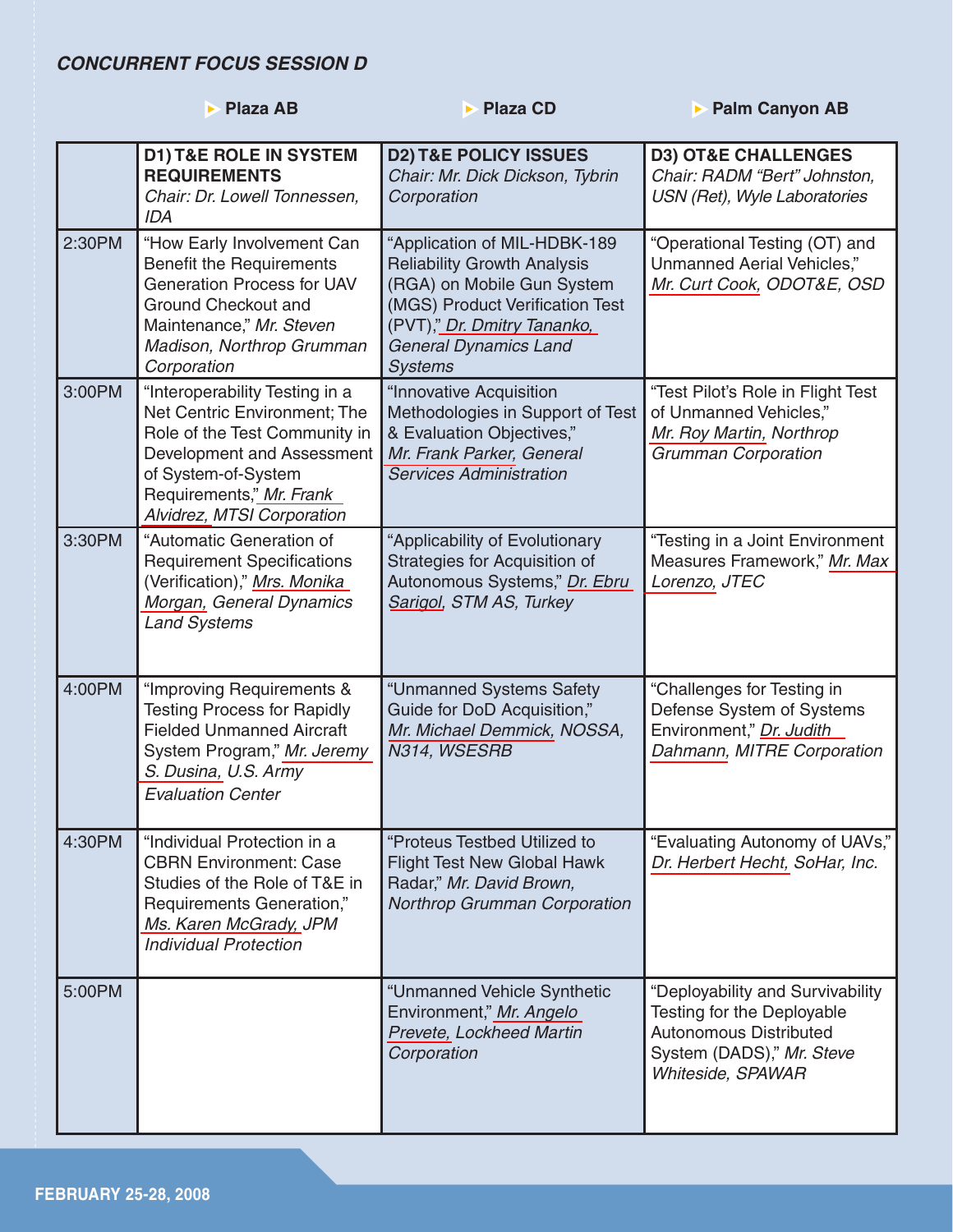5:30PM Display Area Closed for the Day / Conference Adjourned for the Day

6:30PM – 8:30PM Walter W. Hollis Honors Banquet **– Horizon Ballroom**  *Presentation of the Walter W. Hollis Award for outstanding lifetime achievement in defense Test & Evaluation.*

> Recipient: *Dr. Paul H. Deitz, Acting Director HRED, ARL, APG, MD*

 *In his early RDT&E work at the Ballistic Research Laboratories, Dr. Deitz distinguished himself in laser scintillation testing and eye-damage modeling studies and later in evaluations of smart weapons. Over the ensuing two* decades, his seminal work in ballistic live-fire simulation and testing has  *contributed to improved vulnerability/survivability of our front-line combat platforms.* 

*Dr. Deitz is a prolific writer, publishing numerous papers examining the detailed measures of simulation and testing, providing clarity and mutual synergism to the benefit of both disciplines. Over the past decade, Dr. Deitz has served as the Technical Director of AMSAA and the Acting Director of the Survivability/ Lethality Analysis Directorate, ARL.* 

 *He earned a BA in Physics from Gettysburg College and an MS and Ph.D. in Electrical Engineering from the University of Washington.*



Guest Speaker:

*Mr. Dick Rutan, Aviator and Entrepreneur*

 *Mr. Dick Rutan made history in December of 1986 after completing Voyager's nine day, three minute and forty-four second flight around the world, non-stop and non-refueled, setting world records that remain unchallenged today. In July of 2002, Mr. Rutan was inducted into the National Aviation Hall of Fame in Dayton, OH.* As a youth, he was fascinated by airplanes and flying and made his first flight at  *age six. He received his solo pilot's license and driver's license on his 16th* birthday; the first possible moment he could be pilot in command.

*Retired from the United States Air Force as a Lieutenant Colonel, Mr. Rutan flew 325 missions in Vietnam, 105 of them as a member of the Super Sabre FAC, a high-risk operation commonly known as the "MISTY's." He was hit by enemy ground fi re on his last mission and was forced to eject from his burning F-100, to be rescued later.*

 *Before retiring from the Air Force in 1978, Mr. Rutan was awarded the Silver Star, fi ve Distinguished Flying Crosses, 16 Air Medals and a Purple Heart. Today,*  he travels the world lecturing about his flights and aviation's future, stressing, "If  *you can dream it, you can do it!"*

# WEDNESDAY, FEBRUARY 27, 2008

7:00AM – 5:00PM Conference Registration Open **– Horizon Foyer**

7:00AM – 8:00AM Continental Breakfast in the Display Area **– Horizon Ballroom**

**PALM SPRINGS, CA**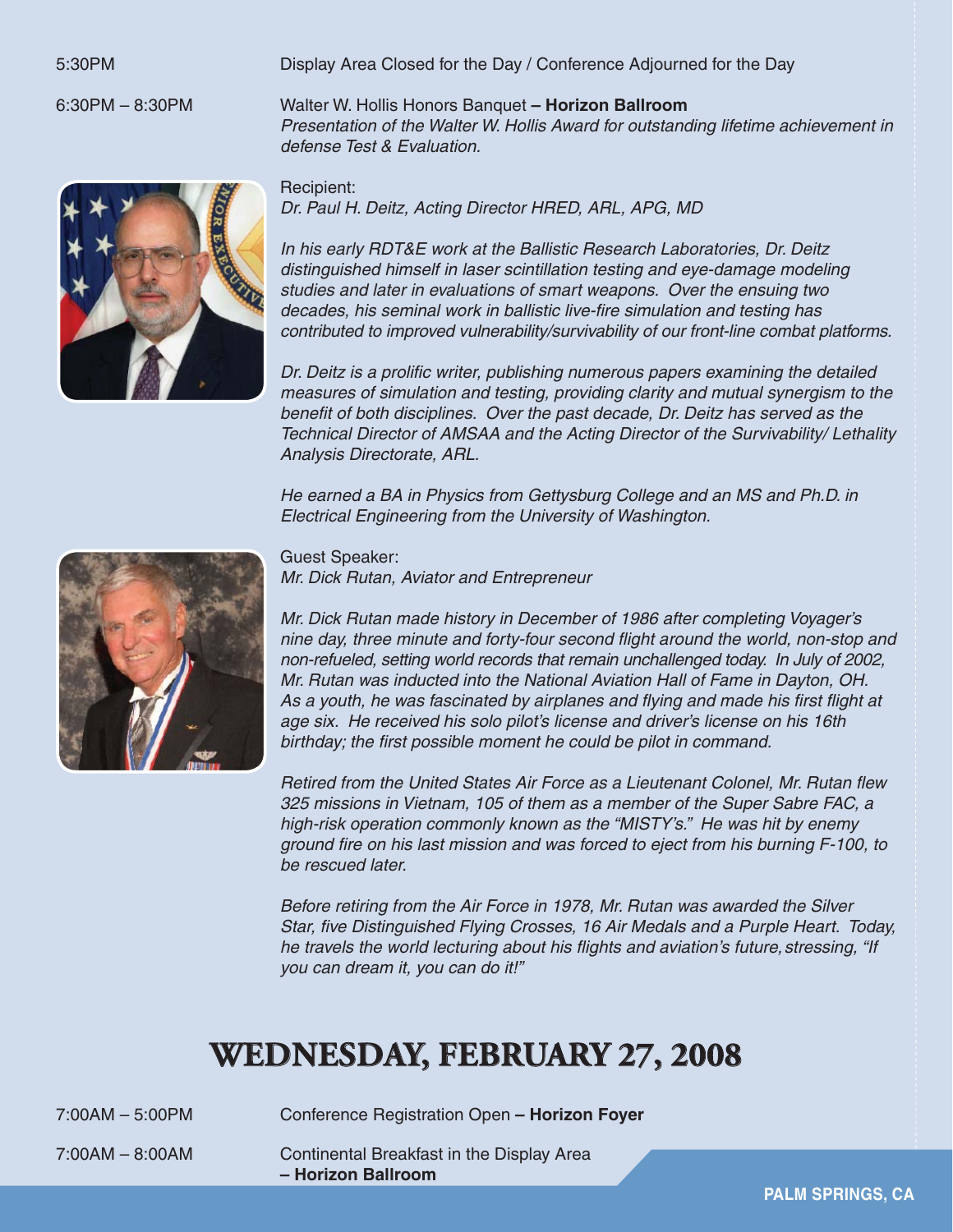*SESSION E Chair: Dr. Mark Kiemele, President and Cofounder, Air Academy Associates* 8:00AM Call to Order and Remarks **– Plaza Ballroom**, *Mr. Sam Campagna, Director, Operations, NDIA*  8:05AM "Ground Robotics, Where Are We Headed?" *[Ms. Ellen Purdy,](www.dtic.mil/ndia/2008test/WEDNESDAY/WedE/Purdy.pdf) Director, Joint Ground Robotics, OUSD (AT&L)*  8:35AM Former DOT&E's Weigh-in on T&E Issues <sup>X</sup> *[Hon Philip E. Coyle,](www.dtic.mil/ndia/2008test/WEDNESDAY/WedE/Coyle_Christie.pdf) III, Director OT&E (1994 – 2001)*  $\triangleright$  *[Hon Thomas Christie,](www.dtic.mil/ndia/2008test/WEDNESDAY/WedE/Coyle_Christie.pdf) Director OT&E (2001 – 2006)* 9:35AM NDIA Industrial Committee on Operational T&E (ICOTE) Update from the Chairman, *[Mr. Larry Graviss,](www.dtic.mil/ndia/2008test/WEDNESDAY/WedE/Graviss_McQueary.pdf) President, Eagle Engineering, Inc.*  10:00AM Morning Break & Networking in the Display Area **– Horizon Ballroom** *SESSION F – CONFERENCE TOWN MEETING Chairs: [Dr. Paul H. Deitz,](www.dtic.mil/ndia/2008test/WEDNESDAY/WedF/Deitz_Bray.pdf) HRED, ARL and [Mr. Britt Bray](www.dtic.mil/ndia/2008test/WEDNESDAY/WedF/Deitz_Bray.pdf), DRC Corporation* 

10:30AM The Role of T&E in the Requirements Process

- **Brig Gen Greg Feest, USAF, J8, Joint Chiefs of Staff**
- **X** Mr. Allan M. Resnick, Director of Requirements Integration Directorate,  *Army Capabilities Integration Center (ARCIC), Ft. Monroe*
- **X** Mr. James Ruma, Vice President, Engineering Programs, GDLS
- **EX BRADM Bill McCarthy, USN (Ret), DDOT&E / Net Centric Warfare**
- $\triangleright$  Col Michael S. Bohn, USMC, Commander, U.S. Marine Corps  *Operational T&E Activity (MCOTEA)*

 *The Town Meeting is a unique forum used by the T&E Division to enable free and candid discussion of important, sometimes sensitive and controversial subjects. All comments made during the town meeting by both panelists and the audience are off the record and not for attribution to encourage candor and give-and-take on the topic at hand.*

 *The issue being addressed this year is the role that the T&E community has, does and should play in the development, establishment and assessment of system requirements. Policies over the years have tended to keep the T&E community somewhat isolated from the requirements process due to the perceived potential confl ict of interest.* 

With the growing emphasis on more rapid fielding, spiral development,  *acquisition reform, escalating costs and a host of other pressures on the acquisition process, a renewed discussion on the role of T&E in this process is overdue. Our distinguished participants will share their candid thoughts and debate this issue with each other, as well as fielding questions from the audience.*

 *Members of the media are excluded from this session.*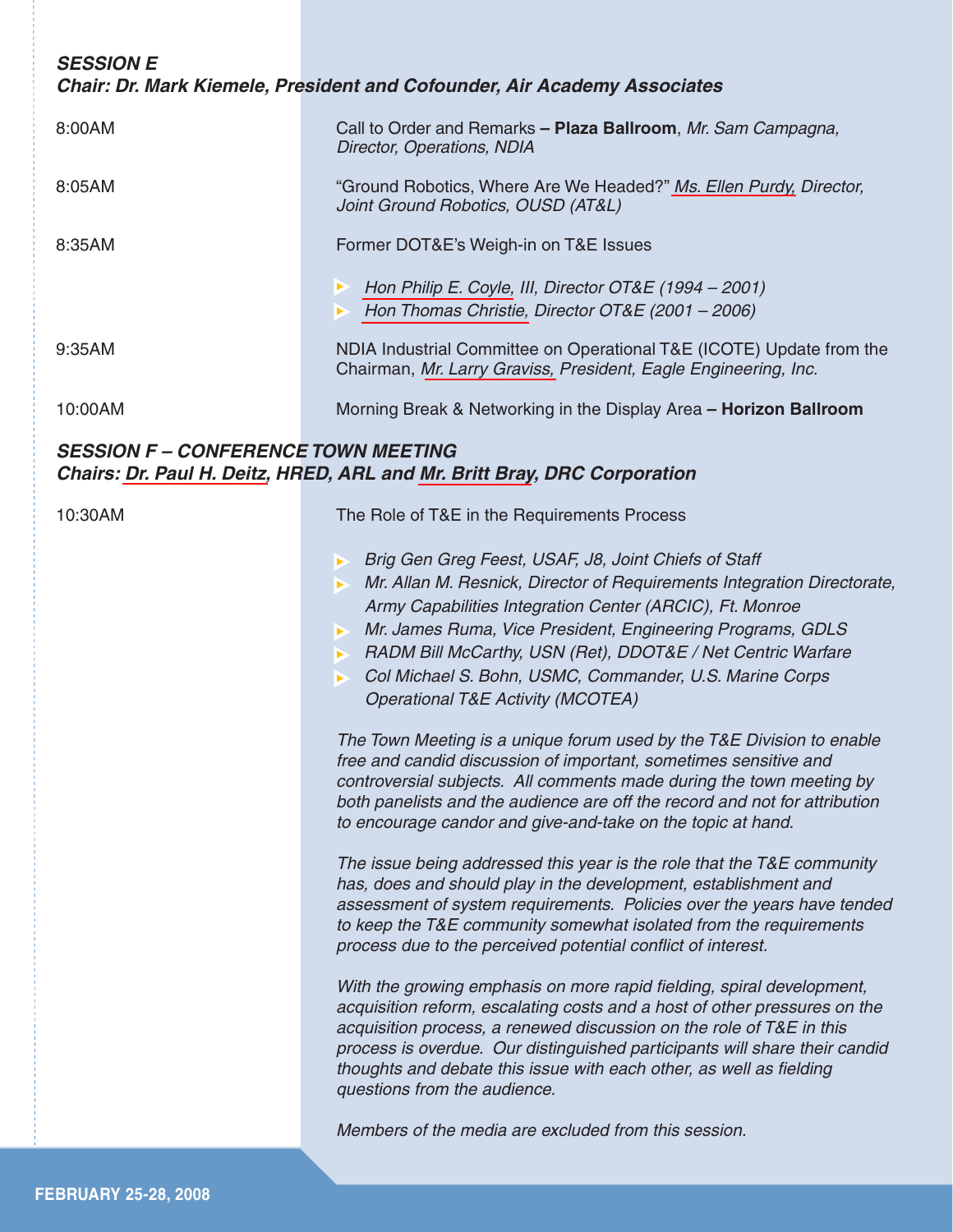#### 12:00PM – 1:00PM Annual Tester of the Year Awards Luncheon **– Horizon Ballroom**

2007 Tester of the Year Award Recipients:

OSD

 Military: *COL Kurt Lambert, USA* Civilian: *Ms. Darlene Mosser-Kerner* Contractor: *Mr. Brent Crabtree*

 OSD Special Category *Mine Resistant Ambush Protected Vehicle Joint Test Team*

 U.S. Air Force Military: *Lt Col Shaun McGrath, USAF* Civilian: *Mr. Clyde Shook* Contractor: *Mr. Derrell Parker*

 U.S. Army Military: *MAJ Robert McClintock, USA* Civilian: *Mr. Gregory Brewer* Contractor: *Ms. Lori Keaty*

 U.S. Marine Corps Military: *Maj Stephen Augustin, USMC* Civilian: *Mr. Paul Johnson*

 U.S. Navy Military: *LT Thomas Kneale, USN* Civilian: *Mr. Mark Koromhas* Contractor: *Ms. Susan Smola*

#### **SESSION G – GOVERNMENT STUDIES / REPORTS IMPACTING THE T&E COMMUNITY** *Chair: Mr. William Yeakel, President, ORSA Corporation hair:*

1:15PM Defense Science Board (DSB) Study Report

 "Terms of Reference," *Mr. Christopher DiPetto, Executive Secretary, DSB, OUSD (A&T)*

 "Synopsis of Results and Potential Impact of the DSB Report," *Mr. Charles "Pete" Adolph, Chair, DSB Study*

2:00PM Report of GAO Study of UAVs

 "Opportunities to Optimize the Operational Use of Unmanned Systems and Gain Synergy in Developing New Capabilities," *[Ms. Sharon Pickup,](www.dtic.mil/ndia/2008test/WEDNESDAY/WedG/Pickup.pdf) GAO, DC and Mr. Michael Sullivan, GAO, Dayton*







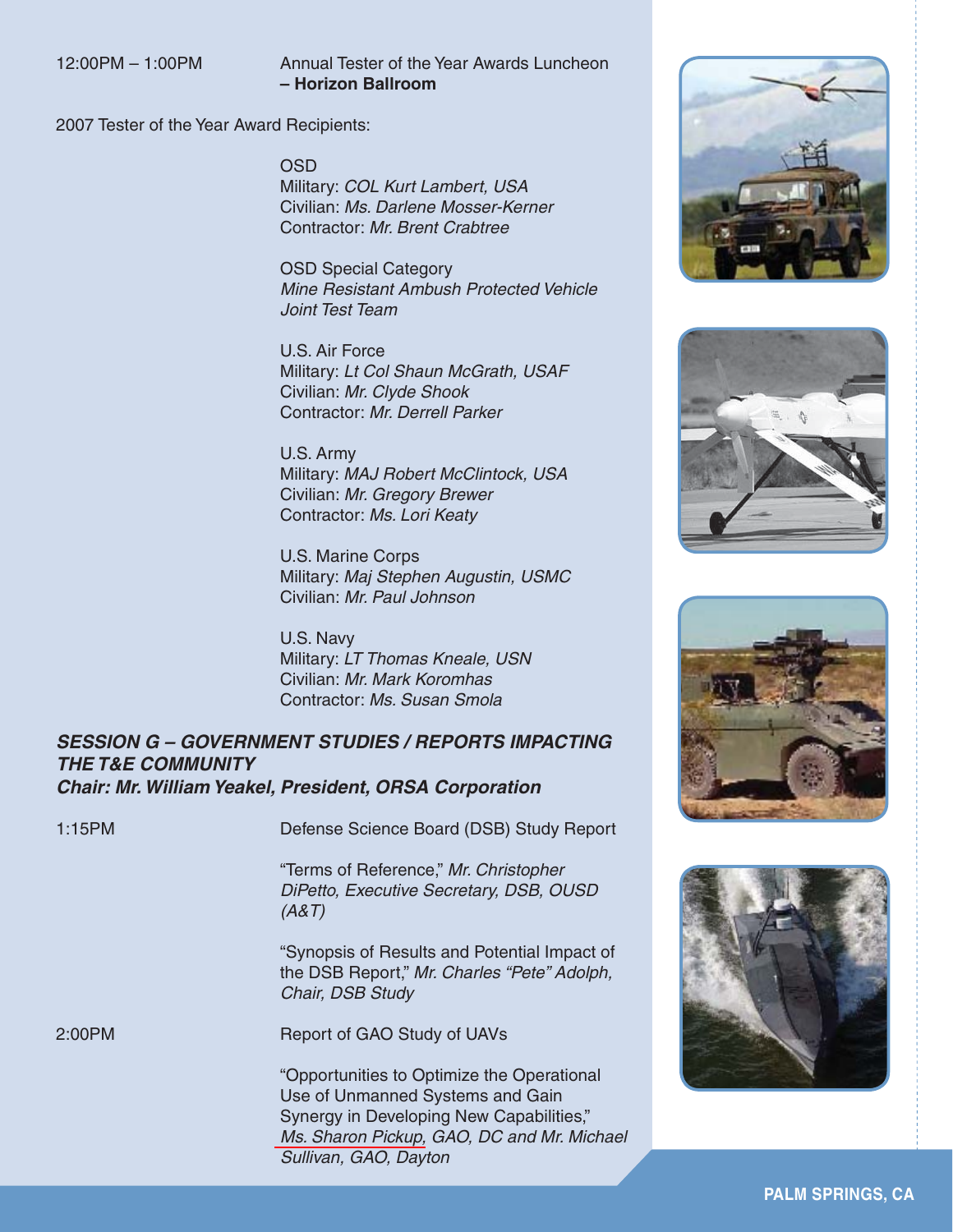## **CONCURRENT FOCUS SESSION H**

|        | <b>Plaza AB</b><br>ь                                                                                                                                                                                        | <b>Plaza CD</b>                                                                                                                                                                                                                  | <b>Palm Canyon AB</b><br>Б                                                                                                                               |
|--------|-------------------------------------------------------------------------------------------------------------------------------------------------------------------------------------------------------------|----------------------------------------------------------------------------------------------------------------------------------------------------------------------------------------------------------------------------------|----------------------------------------------------------------------------------------------------------------------------------------------------------|
|        | <b>H1) T&amp;E ANALYTICAL</b><br><b>APPROACHES</b><br>Chair: Dr. Anne Hillegas, Applied<br>Research Associates, Inc.                                                                                        | <b>H2) TEST INSTRUMENTATION</b><br><b>DATA COLLECTION /</b><br><b>ARCHITECTURE</b><br>Chair: Mr. Britt Bray, DRC Corporation                                                                                                     | <b>H3) T&amp;E ROLE IN SYSTEM</b><br><b>REQUIREMENTS</b><br>Chair: Mr. Charles Larson,<br><b>SURVICE Engineering</b>                                     |
| 3:00PM | "Live, Virtual, and Constructive<br><b>Simulation Use for Unmanned</b><br>Vehicle Requirements and<br>T&E," Mr. Gary Kollmorgen,<br>Referentia                                                              | "TRIZ and Measurement and<br>Detection Problems," Mr. Michael<br>Slocum, Air Academy Associates                                                                                                                                  | "Suitability-Effectiveness<br>Trade-Off Economics,"<br>Dr. Donald Gaver, Naval<br>Postgraduate School,<br><b>Operations Research</b><br>Department       |
| 3:25PM | "Root Cause Analysis &<br>Evaluation of the Stryker<br><b>Remote Weapon Station</b><br>Inhibit Zone Violation Using a<br>Six Sigma Approach," Mr. David<br>Cafagna, General Dynamics<br><b>Land Systems</b> | "Time Space Position Information<br>(TSPI) T&E Instrumentation<br><b>Technology Investment Plan</b><br>- Ensuring T&E Ranges Can<br>Meet the Test Requirements of<br>the Future," Mr. Dick Dickson,<br><b>Tybrin Corporation</b> | "Warfare Systems Engineering<br>Challenges and T&E<br>Approaches," Mr. Robert<br>Connerney, Naval Undersea<br><b>Warfare Center Division,</b><br>Newport |
| 3:50PM | "The Four Element Frame-<br>work: Progress Towards an<br>Integrated and Mission-based<br>T&E Strategy," Mr. Chris<br><b>Wilcox, Army Evaluation</b><br>Center                                               | "Semi-Autonomous Delivery<br><b>Transport Vehicle for Undersea</b><br><b>Sensors System Integration</b><br>Testing Results Lessons-Learned,"<br>Mr. Pete Reinagel, SYS<br><b>Technologies</b>                                    | "Integrating T&E into DoD<br>Acquisition Contracts," Ms.<br>Darlene Mosser-Kerner, OUSD<br>(AT&L)                                                        |
| 4:15PM | "An Enterprise Environment<br>for Information Assurance /<br><b>Computer Network Defense</b><br>T&E," Mr. Steve Moore, Booz<br><b>Allen Hamilton</b>                                                        | "Test and Training Enabling<br>Architecture, TENA, an Important<br><b>Component in Joint Mission</b><br><b>Environment Test Capability</b><br>(JMETC) Successes," Mr. Gene<br><b>Hudgins, BAE Systems</b>                        | "Incorporating T&E into Your<br>Requirements Process," Mr.<br>David Henry, Lockheed Martin<br>Corporation                                                |
| 4:40PM | "Applying Design of<br><b>Experiments Methodology to</b><br>Sortie Generation Rate T&E,"<br>Mr. Joseph Tribble, AVW<br><b>Technologies</b>                                                                  | "Preserving Critical Knowledge,"<br>Mr. Roy Weber, VSE Corporation                                                                                                                                                               | "Improving T&E Participation in<br>the Requirements Generation<br>Process," Mr. Keith<br>Montgomery, Lockheed Martin<br>Corporation                      |

5:05PM Display Area Closed for the Day / Conference Adjourned for the Day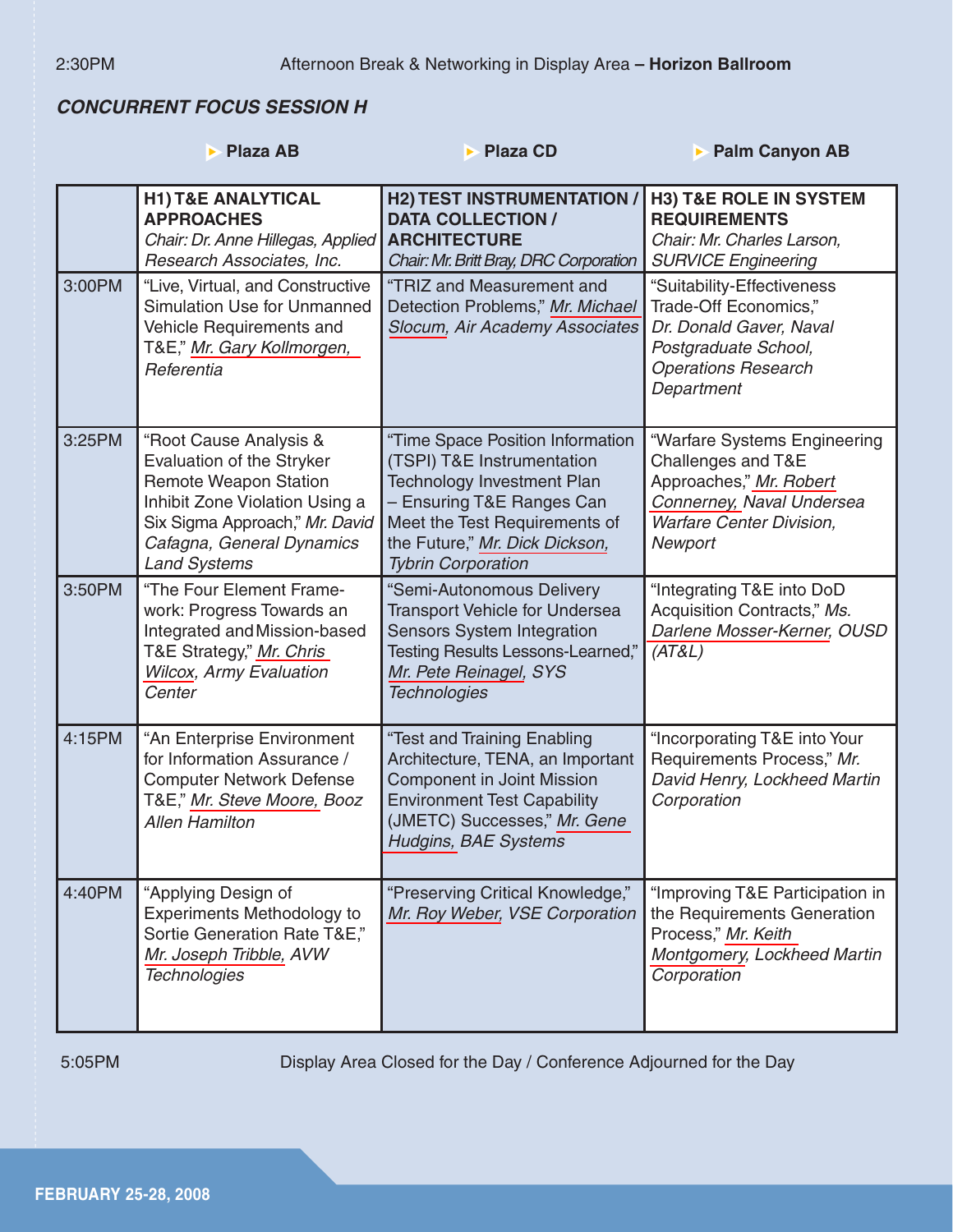# **THURSDAY, FEBRUARY 28, 2008**

- 7:00AM 12:00PM Conference Registration Open  **Horizon Foyer** 7:00AM – 8:00AM Continental Breakfast in Display Area **– Horizon Ballroom** 8:00AM Call to Order and Remarks **– Plaza Ballroom**, *Mr. Sam Campagna, Director, Operations, NDIA* 8:05AM "UAVs On-campus R&D," *[Dr. Steve Hottman, P](www.dtic.mil/ndia/2008test/THURSDAY/Hottman.pdf)hysical Sciences Lab, Associate Dean, New Mexico State University SESSION I – REPORTS FROM THE COMBAT ZONE: OIF & OEF ESSION*
- 8:30AM "Prevention of Fratricides and Overkills Using UASs in Network Centric Warfare Operations," *Mr. Stan Nair, U.S. Army Evaluation Center*  "Global Hawk Concept to Combat; T&E Lessons Learned," *Mr. Robert Ettinger, Northrop Grumman Corporation* "ATEC Forward Operational Assessment Team," *[COL Mark Mills,](www.dtic.mil/ndia/2008test/THURSDAY/ThurI/Mills.pdf) USA, U.S. Army ATC* 10:00AM Morning Break & Networking in Display Area **– Horizon Ballroom** 10:30AM Display Area Closed 10:30AM "Lessons Learned in Fielding a UAS RQ4A Global Hawk in the Combat Theater,"

*[Mr. Sam McKeehan,](www.dtic.mil/ndia/2008test/THURSDAY/ThurI/McKeehan.pdf) Northrop Grumman Corporation*

#### *SESSION J – CONFERENCE SYNTHESIS: ACTIONS AND TAKEAWAYS ESSION Chair: Dr. Ernest Seglie, Science Advisor, DOT&E hair:*

| Mr. Christopher DiPetto, Deputy Director, Systems & Software Engineering,<br>11:00AM<br><b>OUSD (A&amp;T)</b><br>Mr. David Duma, Principal Deputy, ODOT&E<br>Maj Gen George Harrison, USAF (Ret), Georgia Tech Research Institute<br>Dr. James Streilein, Technical Director, Army T&E Command<br>Mr. Steven K. Whitehead, Executive Director, Navy OPTEVFOR |                                                                                                                                                                                                  |
|--------------------------------------------------------------------------------------------------------------------------------------------------------------------------------------------------------------------------------------------------------------------------------------------------------------------------------------------------------------|--------------------------------------------------------------------------------------------------------------------------------------------------------------------------------------------------|
|                                                                                                                                                                                                                                                                                                                                                              | The discussion of this panel on the overall thrust of the conference will serve as<br>the basis of a White Paper and an Overview article to be published in NDIA's<br>National Defense Magazine. |
| 11:55AM                                                                                                                                                                                                                                                                                                                                                      | Closing Remarks, Mr. James O'Bryon, Chairman, NDIA T&E Division                                                                                                                                  |
| 12:00PM                                                                                                                                                                                                                                                                                                                                                      | Conference Adjourned                                                                                                                                                                             |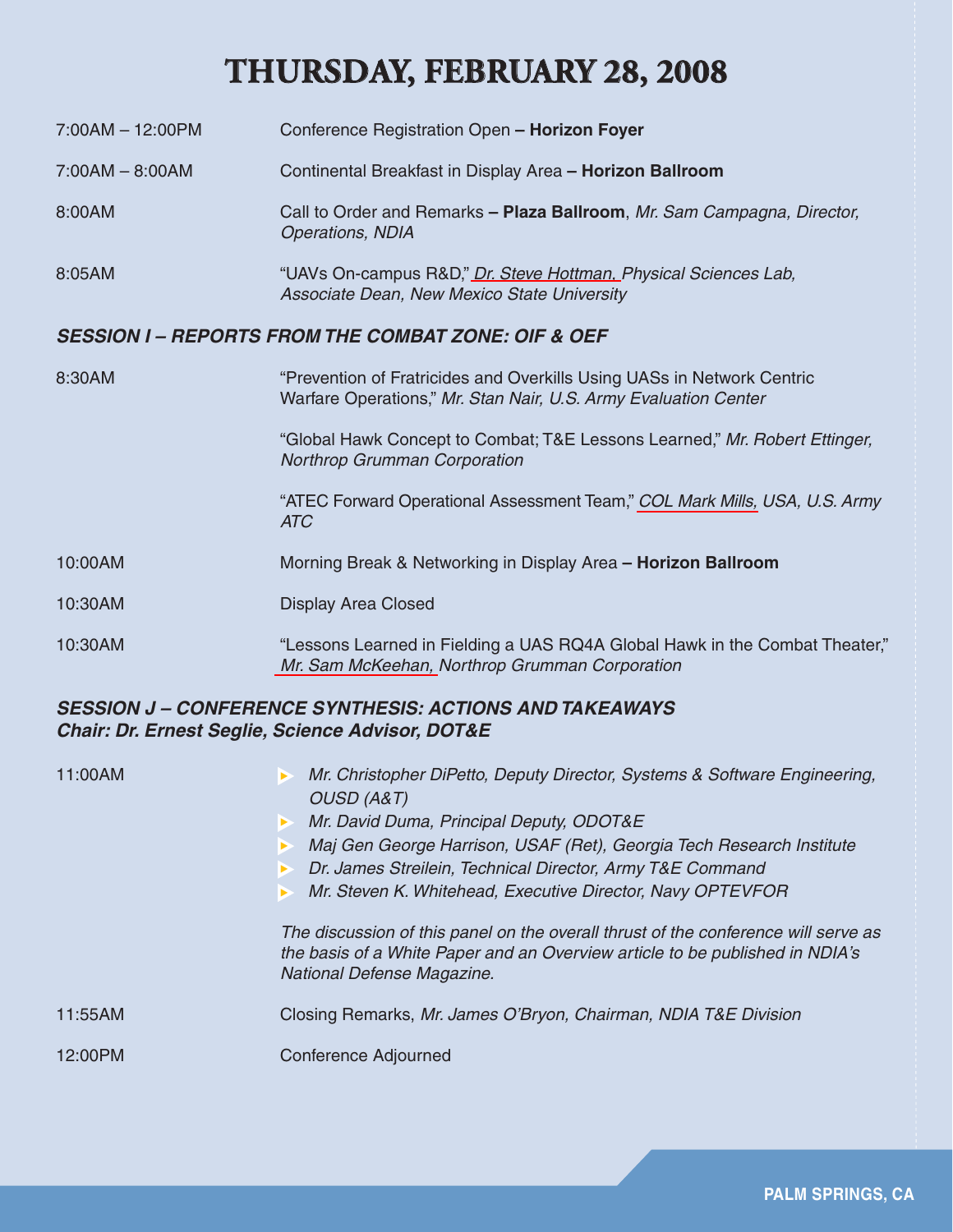







#### **WALTER W. HOLLIS HONORS BANQUET**

The Walter W. Hollis Award is presented annually in recognition of lifetime contributions and achievement in the area of defense Test & Evaluation. The Award is presented in the name of Walter W. Hollis who is recognized for his dedicated and long-standing service in the field of Test & Evaluation.

Previous recipients include:

- <sup>X</sup>*Mr. James F. O'Bryon, Former DDOT&E / LFT (2007)*
- <sup>X</sup>*RADM Bert Johnston, USN (Ret), Wyle Laboratories (2006)*
- <sup>X</sup> *Hon Thomas Christie, DOT&E, OSD (2005)*
- <sup>X</sup>*Dr. Marion Williams, HQ AFOTEC (2004)*
- <sup>X</sup>*Mr. James Fasig, Aberdeen Test Center (2003)*
- <sup>X</sup>*Mr. G. Thomas Castino, Underwriters Laboratories, Inc. (2002)*
- <sup>X</sup>*Hon Philip Coyle, III, DOT&E, OSD (2001)*
- **Mr. Walter Hollis, Department of the Army (2000)**

### **TESTER OF THE YEAR AWARDS LUNCHEON**

The awards, presented to outstanding individuals in the field of Test & Evaluation, offer OSD and each Military Service Test & Evaluation Department the opportunity to select three award recipients for recognition as the Tester of the Year in specific categories. The three categories recognized are: Military, Civilian and Contractor.

### **T&E EXECUTIVE COMMITTEE**

- <sup>X</sup>*Mr. Joe Andrese, APG*
- <sup>X</sup>*Mr. Dennis Bely, ARL*
- <sup>X</sup>*Dr. Keith Bradley, LLNL*
- <sup>X</sup>*Mr. Brit Bray, DRC Corporation*
- <sup>X</sup>*RADM David Crocker, USN (Ret), CSC*
- <sup>X</sup>*Dr. Paul Deitz, HRED*
- <sup>X</sup>*Mr. Dick Dickson, Tybrin Corporation*
- <sup>X</sup>*Mr. Russ Hauck, National Center for Simulation*
- <sup>X</sup>*Dr. Anne Hillegas, ARA, Inc.*
- **Mr. John Illgen, Northrop Grumman Corporation**
- <sup>X</sup>*RADM "Bert" Johnston, USN (Ret), Wyle Laboratories*
- <sup>X</sup> *Dr. Mark Kiemele, Air Academy Associates*
- **Mr. Chuck Larson, SURVICE Engineering**
- <sup>X</sup>*Mr. James O'Bryon, The O'Bryon Group*
- <sup>X</sup>*Dr. Ernest Seglie, ODOT&E*
- <sup>X</sup>*Mr. Jack Sheehan, FCSCTO*
- <sup>X</sup>*Dr. Lowell Tonnessen, IDA*
- <sup>X</sup>*Dr. Juan Vitali, JPEO-CBD, OSD*
- <sup>X</sup>*Mr. Tom Wissink, Lockheed Martin Corporation*
- <sup>X</sup>*Mr. Bill Yeakel, ORSA Corporation*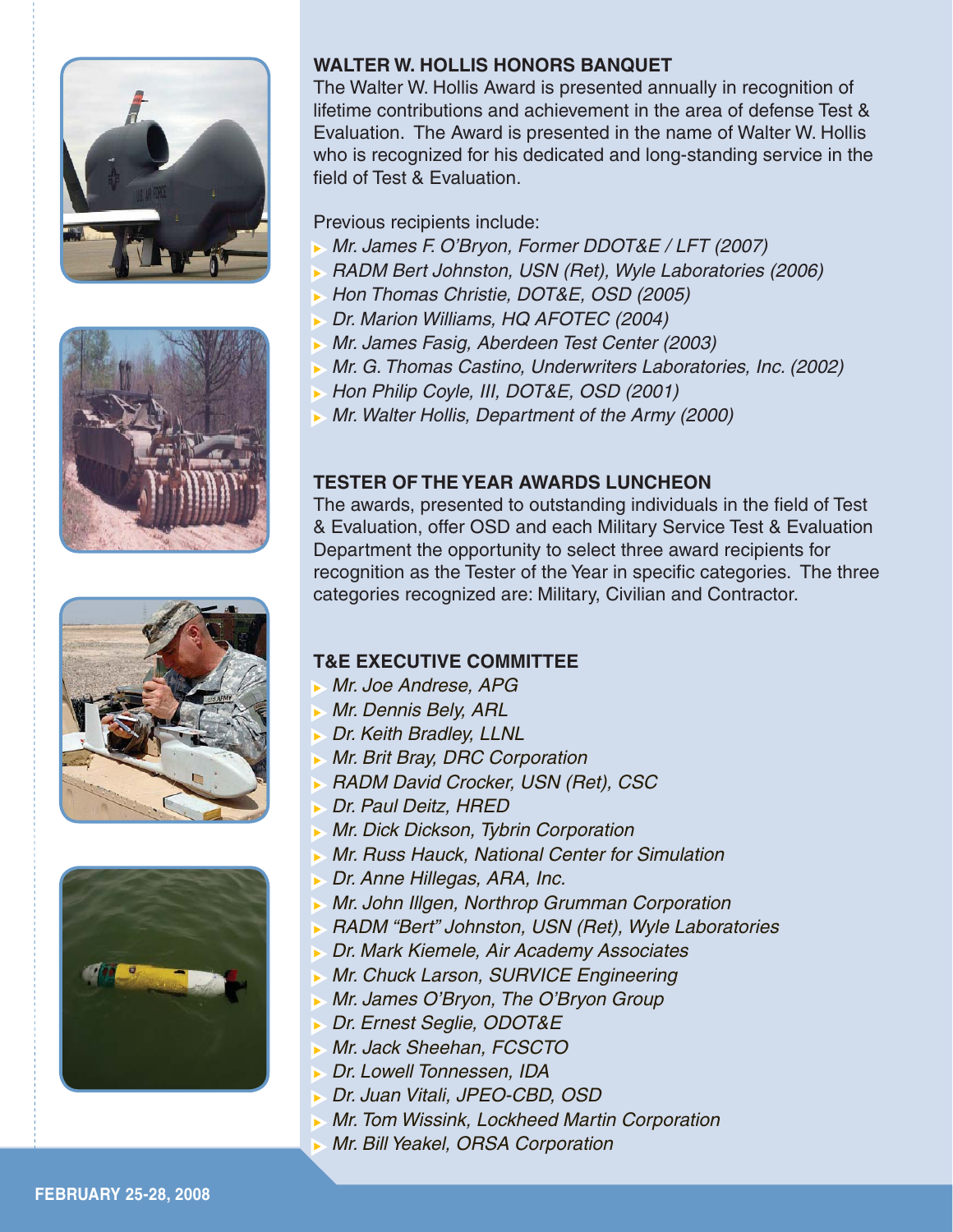# **THANK YOU TO OUR PROMOTIONAL PARTNER**



#### **AIR ACADEMY ASSOCIATES**

Air Academy Associates specializes in simplifying the disciplined and meticulous use of powerful tools and methodologies such as Design of Experiments/Multivariate Testing, High Throughput Testing (HTT), and Design for Six Sigma. DOE provides more information per data point collected than any other method and is a key to developing robust designs. HTT, a method for reducing the number of test cases while still maintaining adequate test coverage, focuses on constructing the most useful test combinations from a large number of variables, each with many possible options. Design for Six Sigma enables organizations to decrease time to market by 25 % to 40% which results in overall cost savings of 20% to 40% due to the utilization of fewer resources. Using data and a DFSS scorecard, we help clients zero in on the most likely causes of failure rather than relying on conjecture.

Our Competitive Excellence Model provides our clients with the plan, strategy, and tactics *–* including the methods, tools, and techniques – needed to preserve market share, profitability, and brand recognition and to enable the client organization to evolve by developing new life cycle curves for new products/ services or new generations of products/services. Our A3CE model, which has at its foundation our Knowledge Based Strategy, incorporates Lean, Six Sigma, and Systematic Tactical Innovation as Preservation activities and Design for Six Sigma and Systematic Strategic Innovation as Evolution activities.



Air Academy Associates provides value to our customers by:

- Educating leaders in our proven Knowledge-Based Business Strategy which emphasizes Voice of the Customer, Strategic Planning, and Systematic Innovation.
- $\triangleright$  Customizing our support and materials based on the client needs.
- Utilizing mature and experienced consultants who are proficient at problem-solving and who excel as classroom instructors and knowledge transfer agents.
- Incorporating advanced methods and techniques such as Robust Design, Tolerance Allocation, Expected Value Analysis, Axiomatic Design, etc., into our programs to optimize current performance and to enhance design and development phases.
- Developing supplemental strategic alliances to insure that our clients' needs are met.

For additional information, please contact an Air Academy Associates Business Development representative at 1-800-748-1277 or visit www.airacad.com.